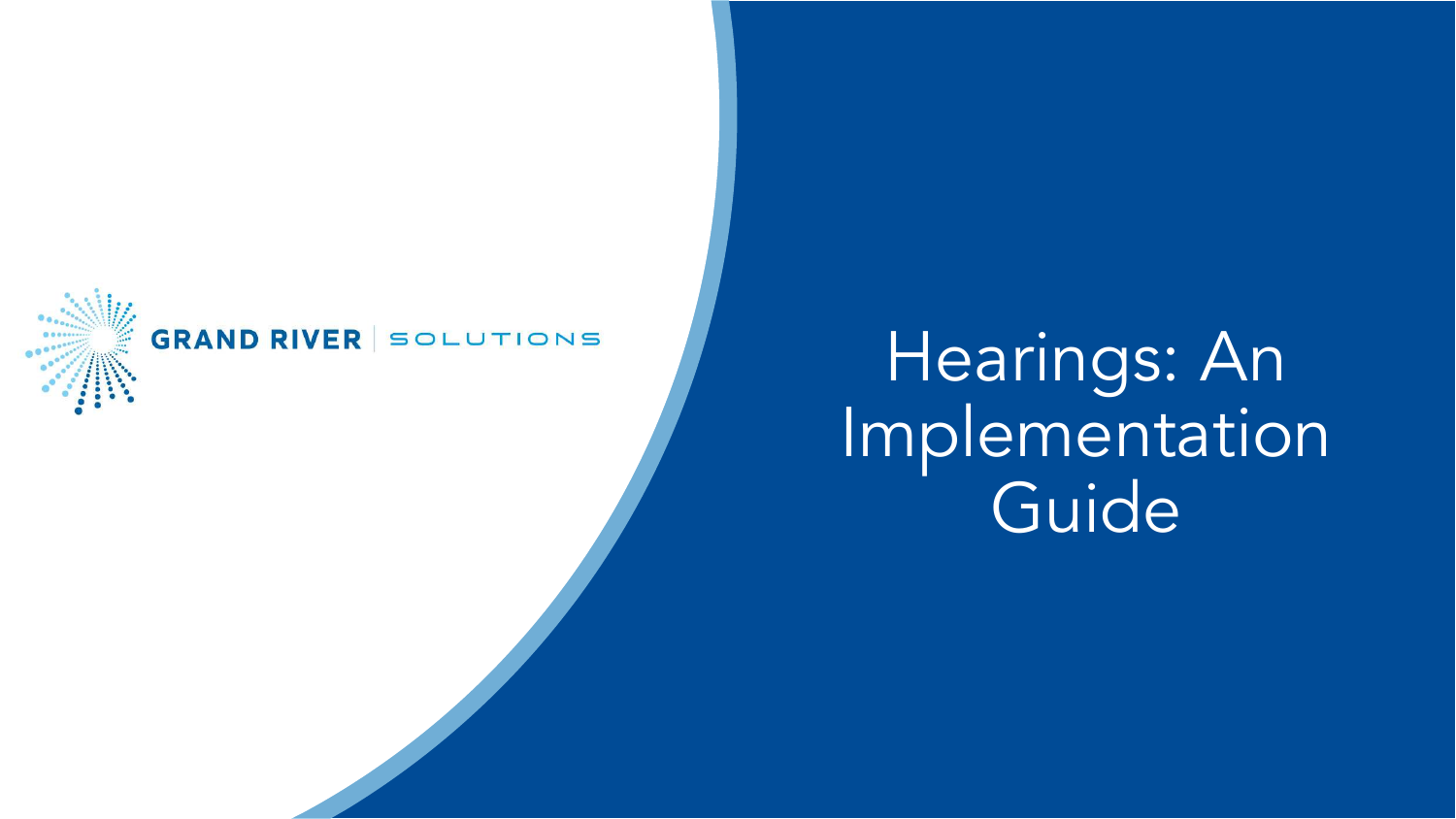

## Where to Start – Some Suggestions

#### GRAND RIVER SOLUTIONS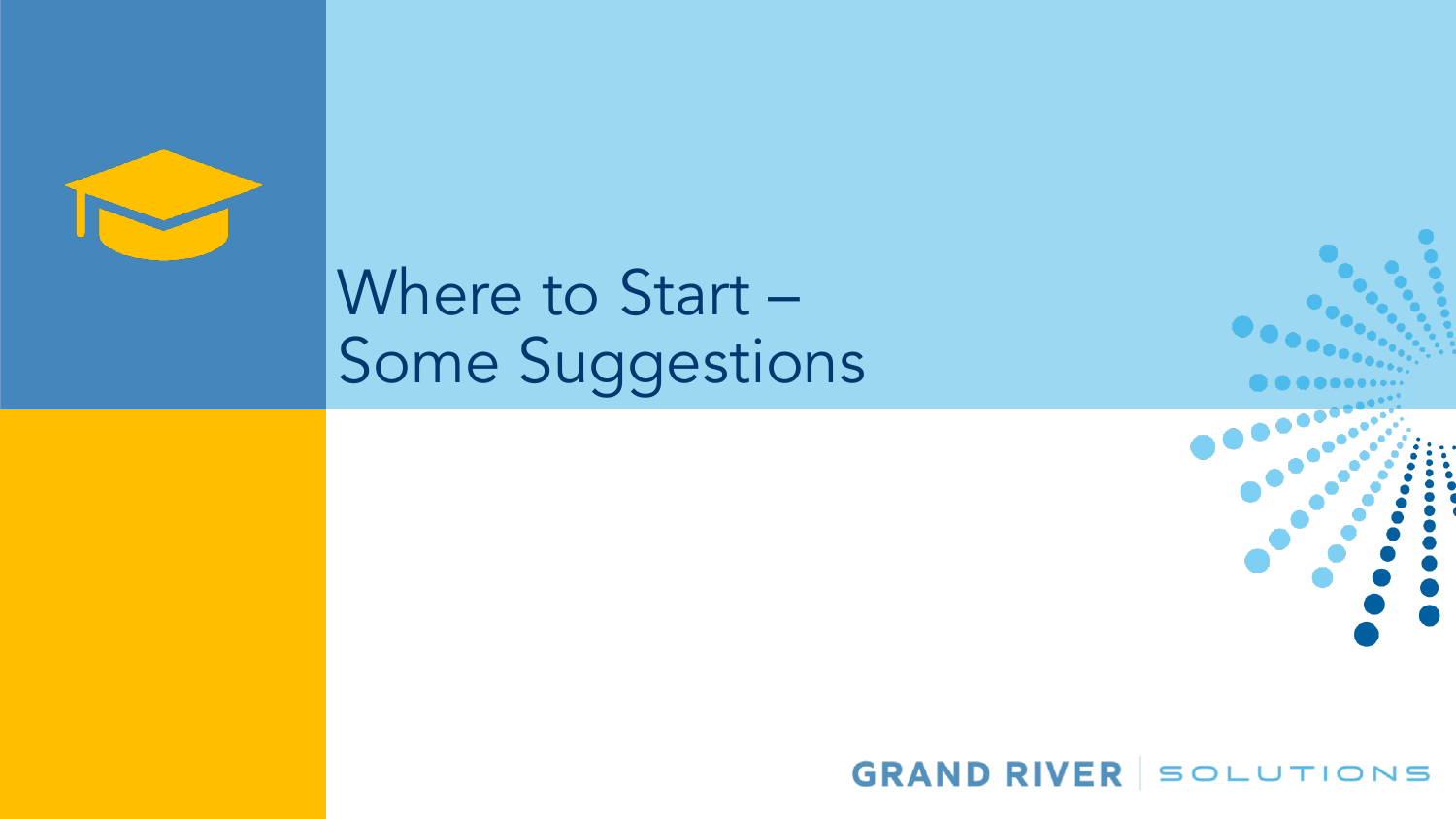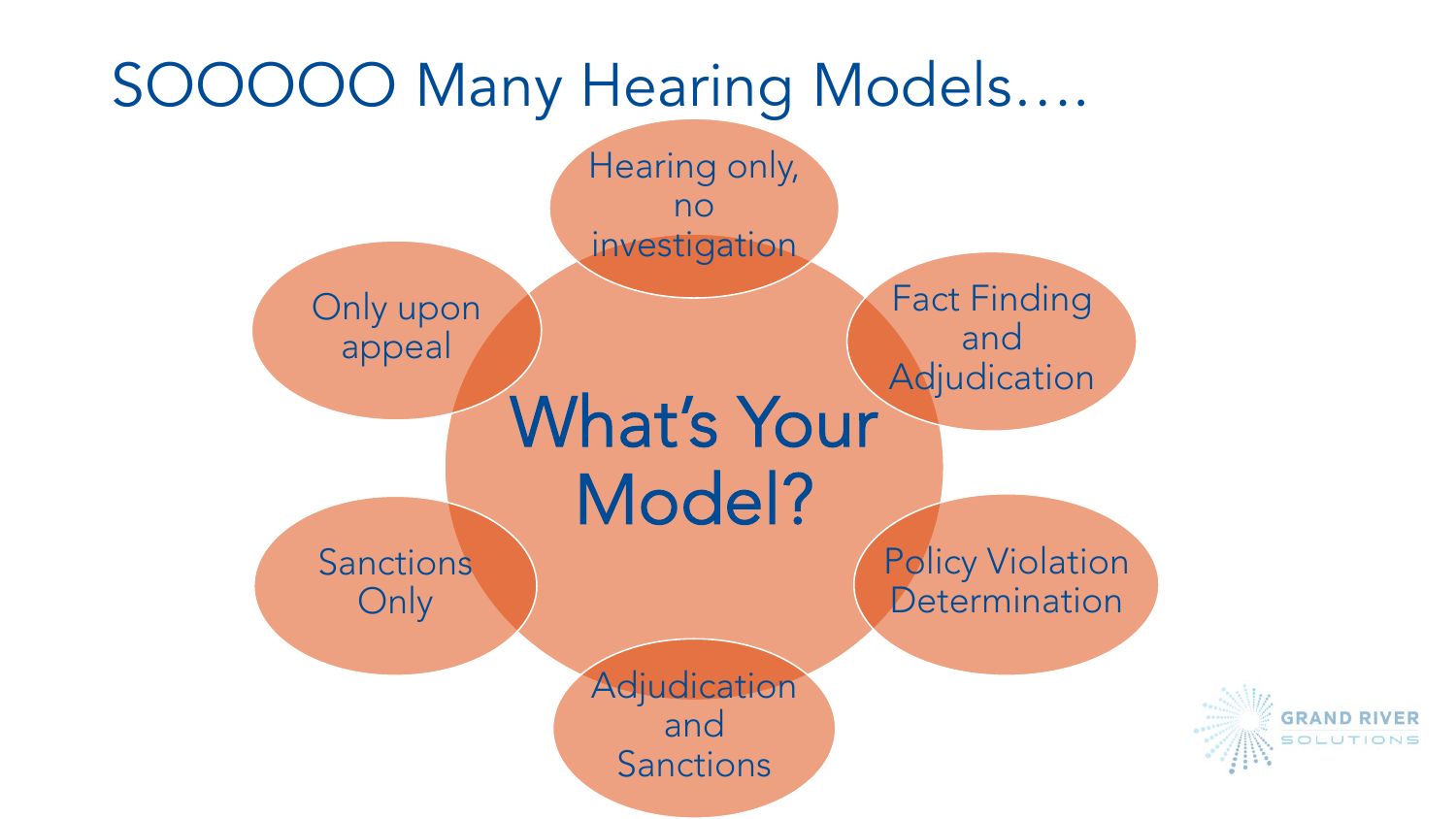### The Essential Elements of All Hearings

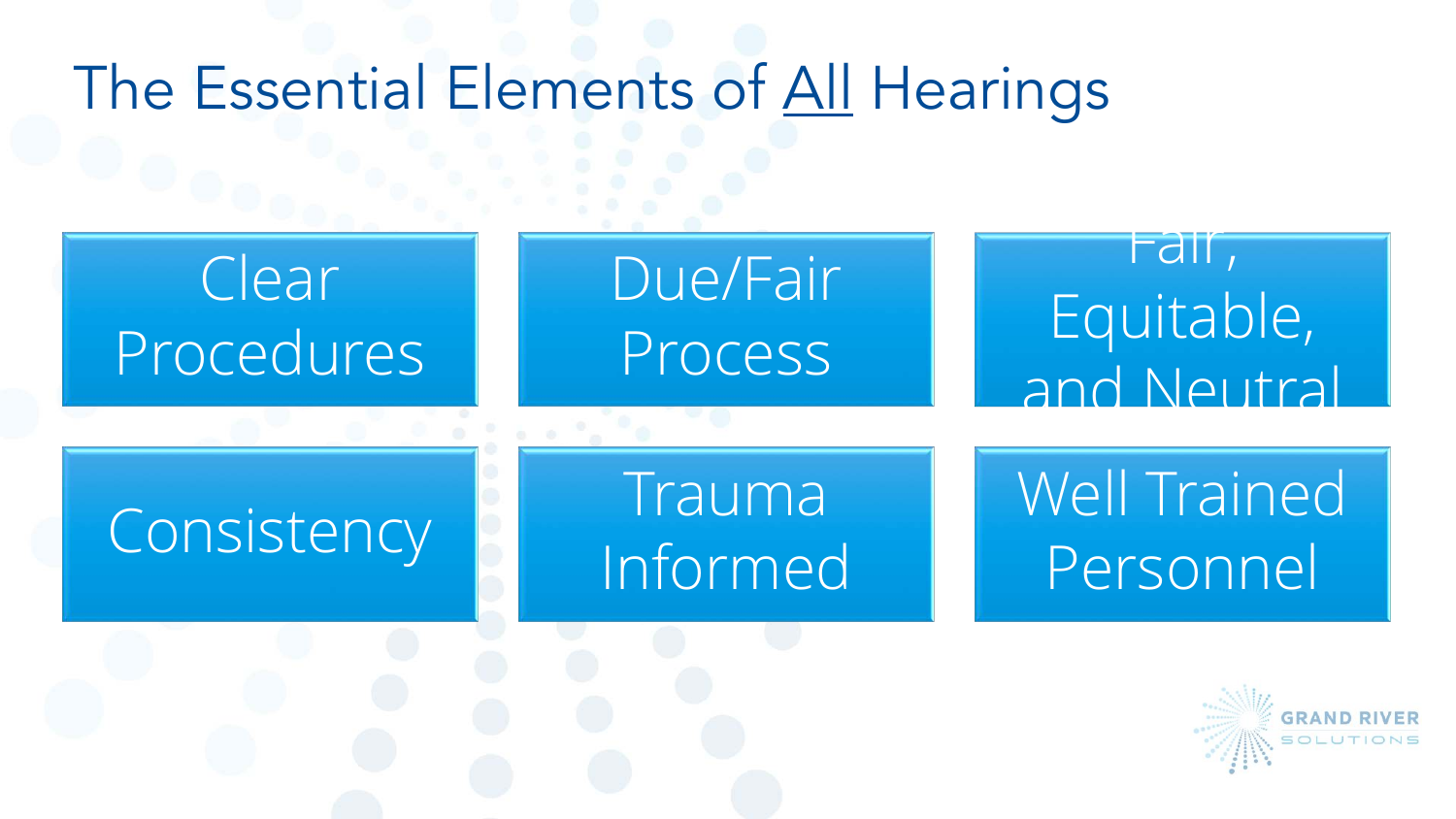### You Need to Determine:

### The Process

- Pre-hearing process, submission of evidence, opening statements, other statements, closing statements, findings, impact statements, etc. The Players
	- The roles of all participants

The Evidence

• Relevancy, exclusions, timing of submission, how to submit, and WHO DECIDES?

### The Outcome

• Deliberations; Notice; manner and method communicated.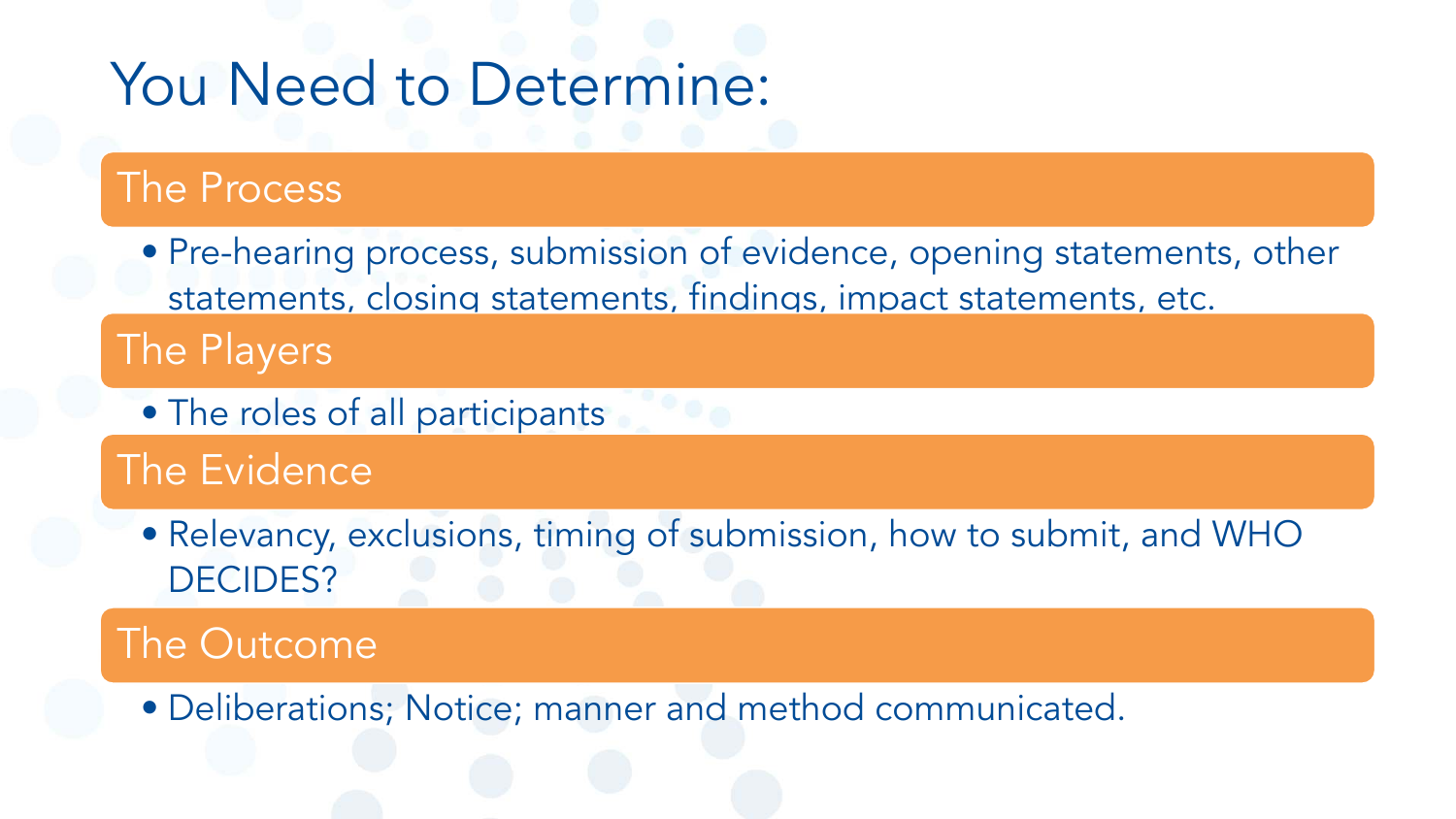## Who Will Have These Roles?

- ØOverseer of the Process?
- ØMaintain order during hearing?
- ØMakes decisions about evidence, scope of hearing
- ØMakes decisions about witnesses
- ØMakes decisions about questions to be asked
- ØMakes decisions about procedural elements
- ØWho is voting or non-voting participant?
- ØWho writes the decision?

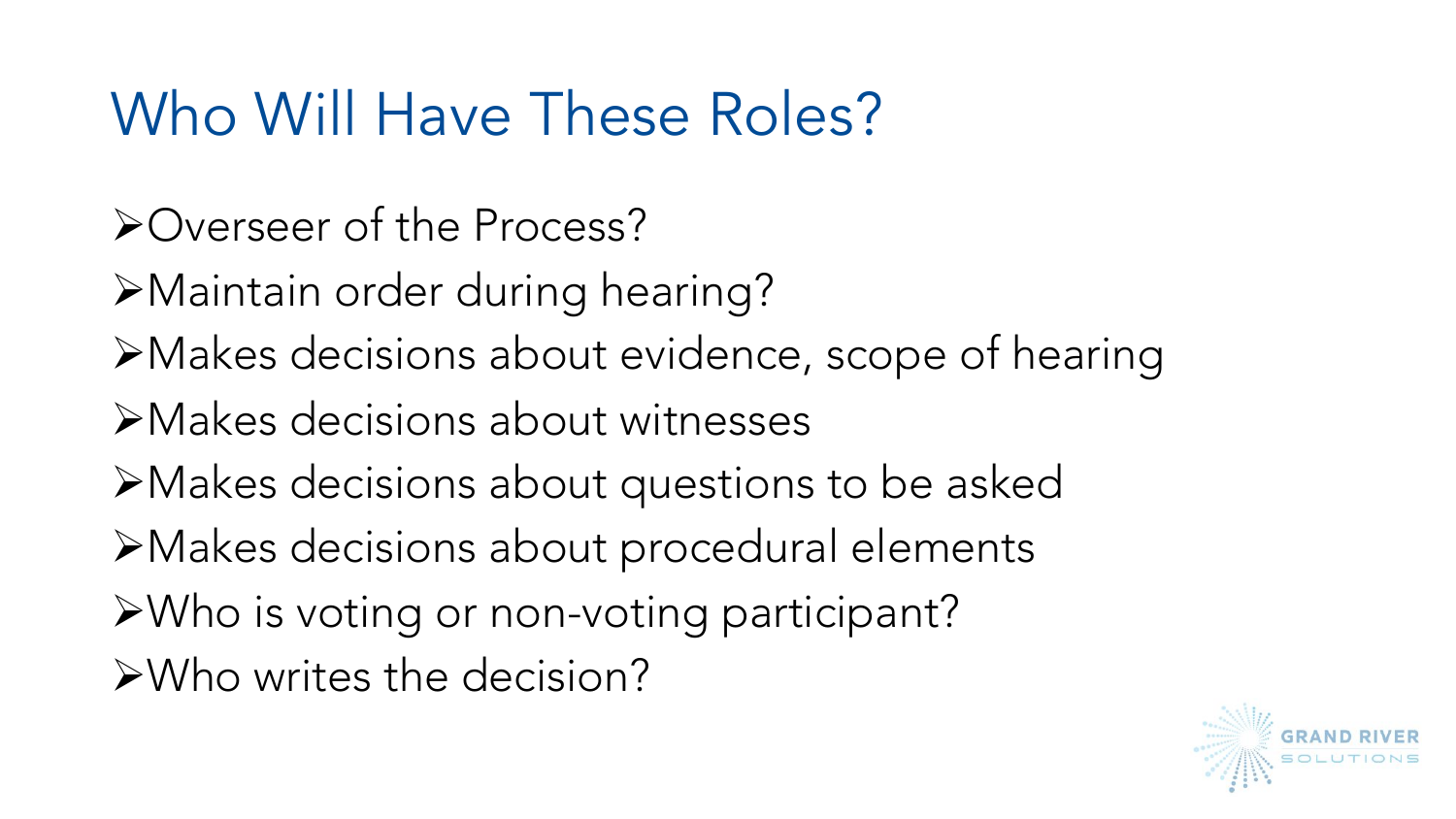### Other Considerations: Panel



ØNumber of panelists? ØCan you have a panel of one? ØMust finding be unanimous? ØInternal, external, or some combination?

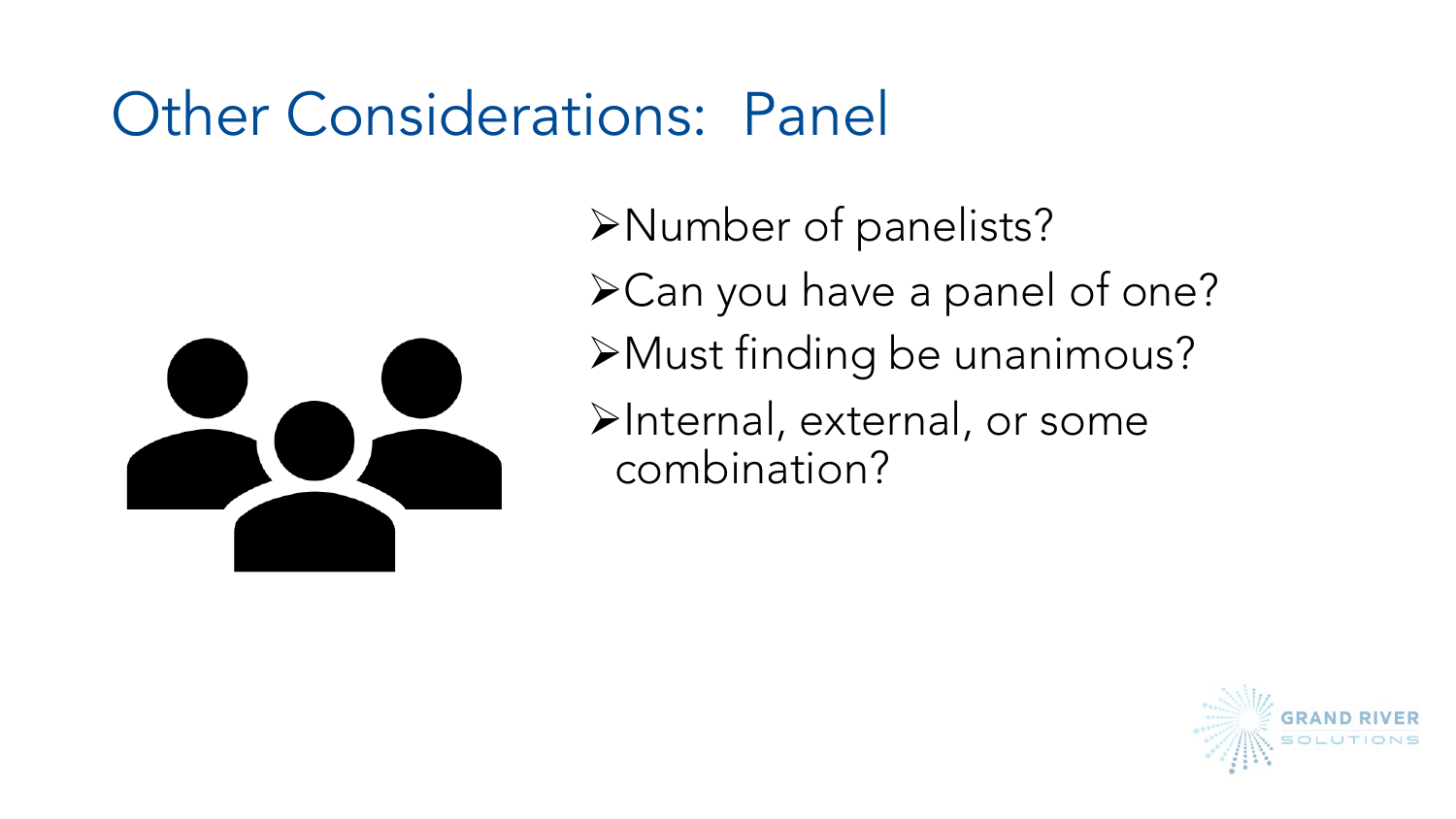### The Players Advisors/Support Folks



- $\triangleright$  Roles
- **>Participations**
- ØCommunicating their role
- ØEnforcing their role

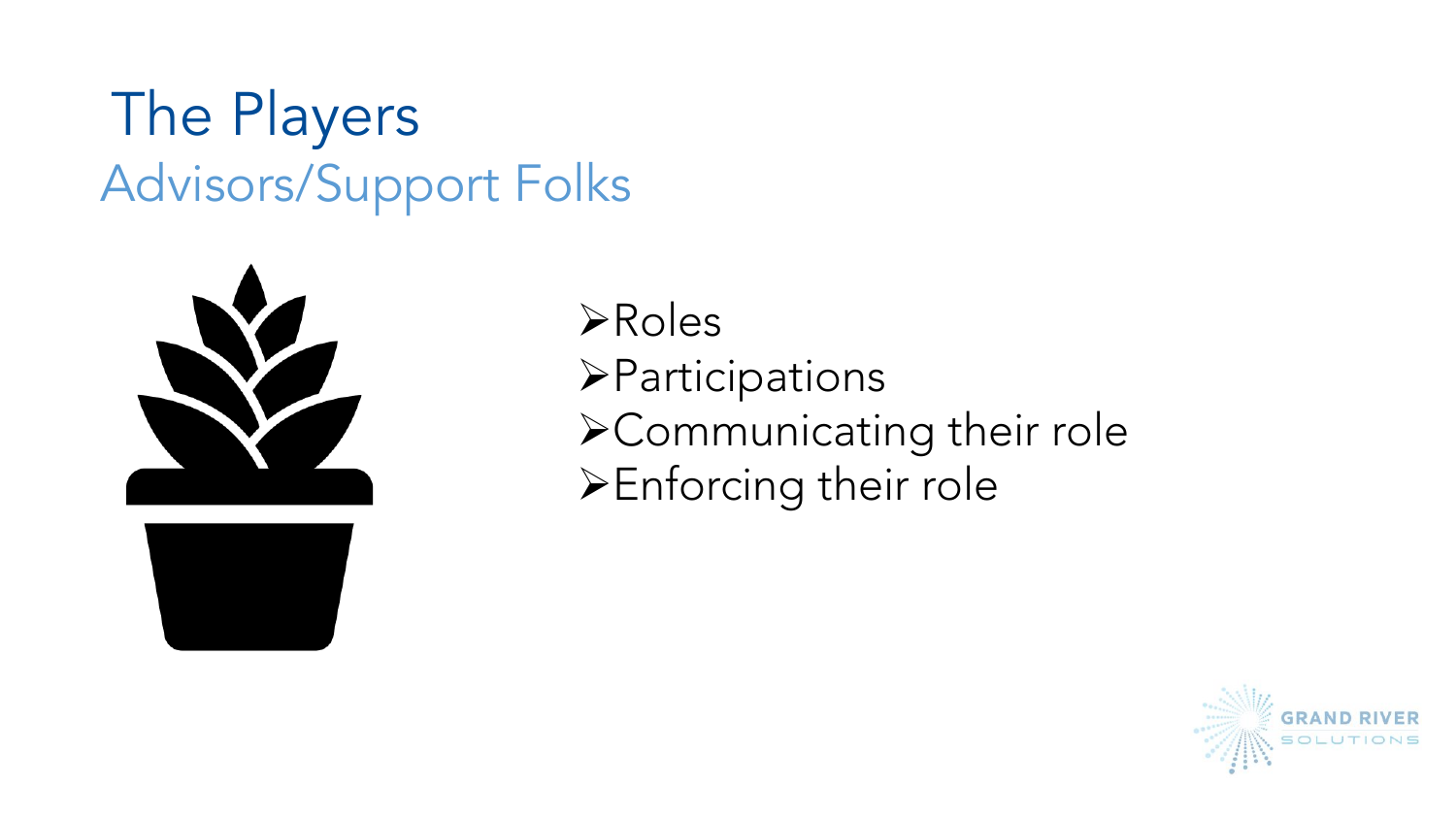### Other Decisions:

- Ø Will you include Opening, Closing, or Impact Statements? NOT required, but you need to decide.
- Ø How will questioning take place? Direct cross examination, indirect?
- Ø How will questions be submitted?
- Ø Will there be any restrictions on questions that can be asked, such as due to relevancy, already asked and answered, unduly harassing?
- $\triangleright$  If done remotely, how will the technology be set up?  $\triangleright$  If in person, room set-up and who is in the room?